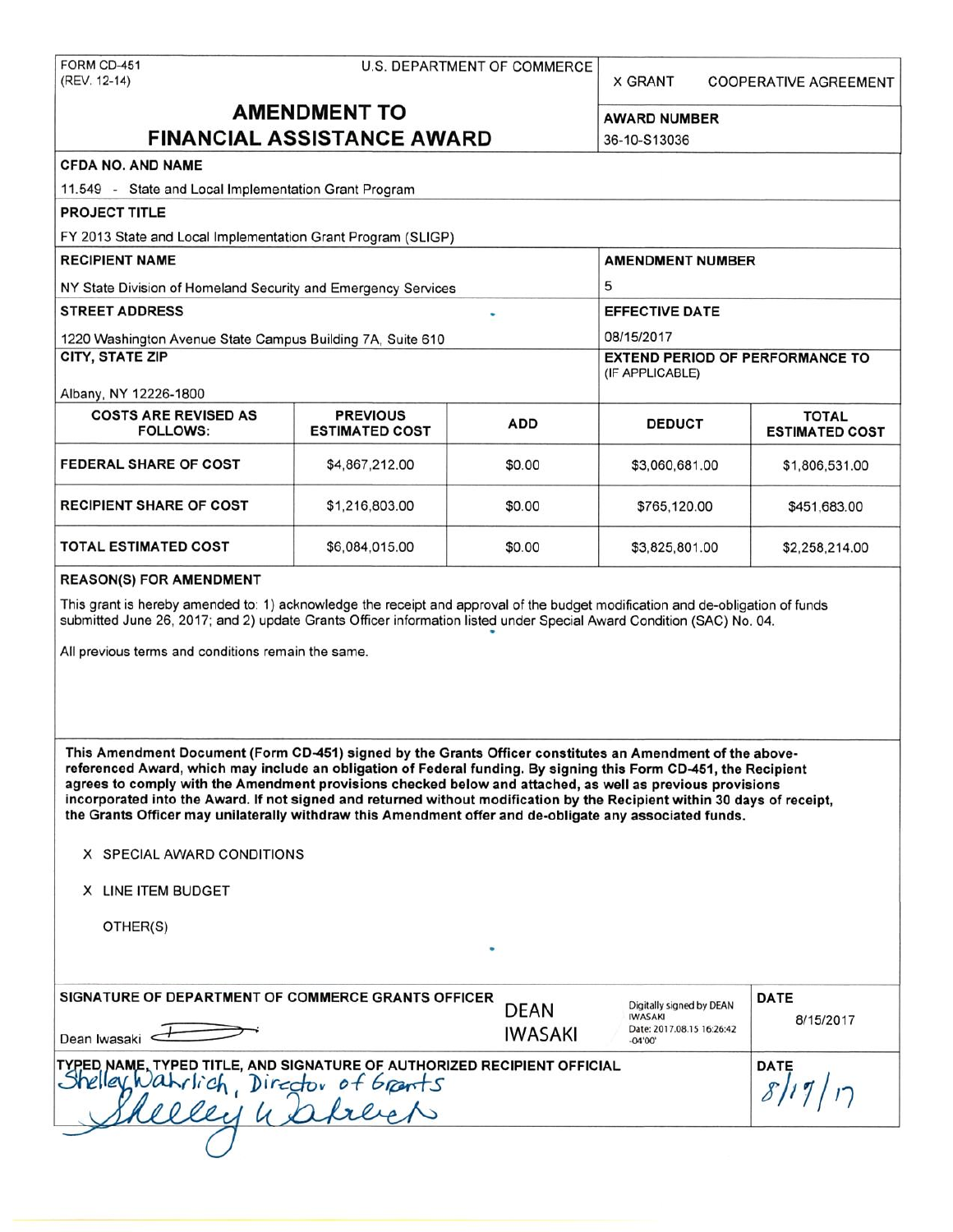Award Number: 36-10-S13036, Amendment Number 5 Federal Program Officer: Yuki Miyamoto-Mendez Requisition Number: 17015 Employer Identification Number: 146013200 Dun & Bradstreet No: 616804055 Recipient ID: 1106990 Requestor ID: 1106990

## **Award ACCS Information**

| <b>Bureau</b><br>Code | <b>FCFY</b> | <b>Project-Task</b> | <b>Org Code</b>        | <b>Obj Class</b> | <b>Obligation Amount</b> |  |  |  |
|-----------------------|-------------|---------------------|------------------------|------------------|--------------------------|--|--|--|
|                       | 2013        | 8150000-000         | 11-00-0000-00-00-00-00 | 41-19-00-00      | \$-3,060,681.00          |  |  |  |

### **Award** Contact Information

| <b>Contact Name</b>  | <b>Contact Type</b> | Email                         | <b>Phone</b>   |
|----------------------|---------------------|-------------------------------|----------------|
| Ms. Shelley Wahrlich | Administrative      | shelley.wahrlich@dhses.ny.gov | 5182425108     |
| Mr. Matthew Delaney  | Technical           | Matthew.Delaney@dhses.ny.gov  | (518) 322-4910 |

### **NIST Grants Officer:**

Nuria Martinez 100 Bureau Drive, MS 1650 Gaithersburg, MD 20899-1650 (301) 975-6215

#### **NIST Grants Specialist:**

Shiou Liu 100 Bureau Drive, MS 1650 Gaithersburg, MD 20899-1650 (301) 975-8245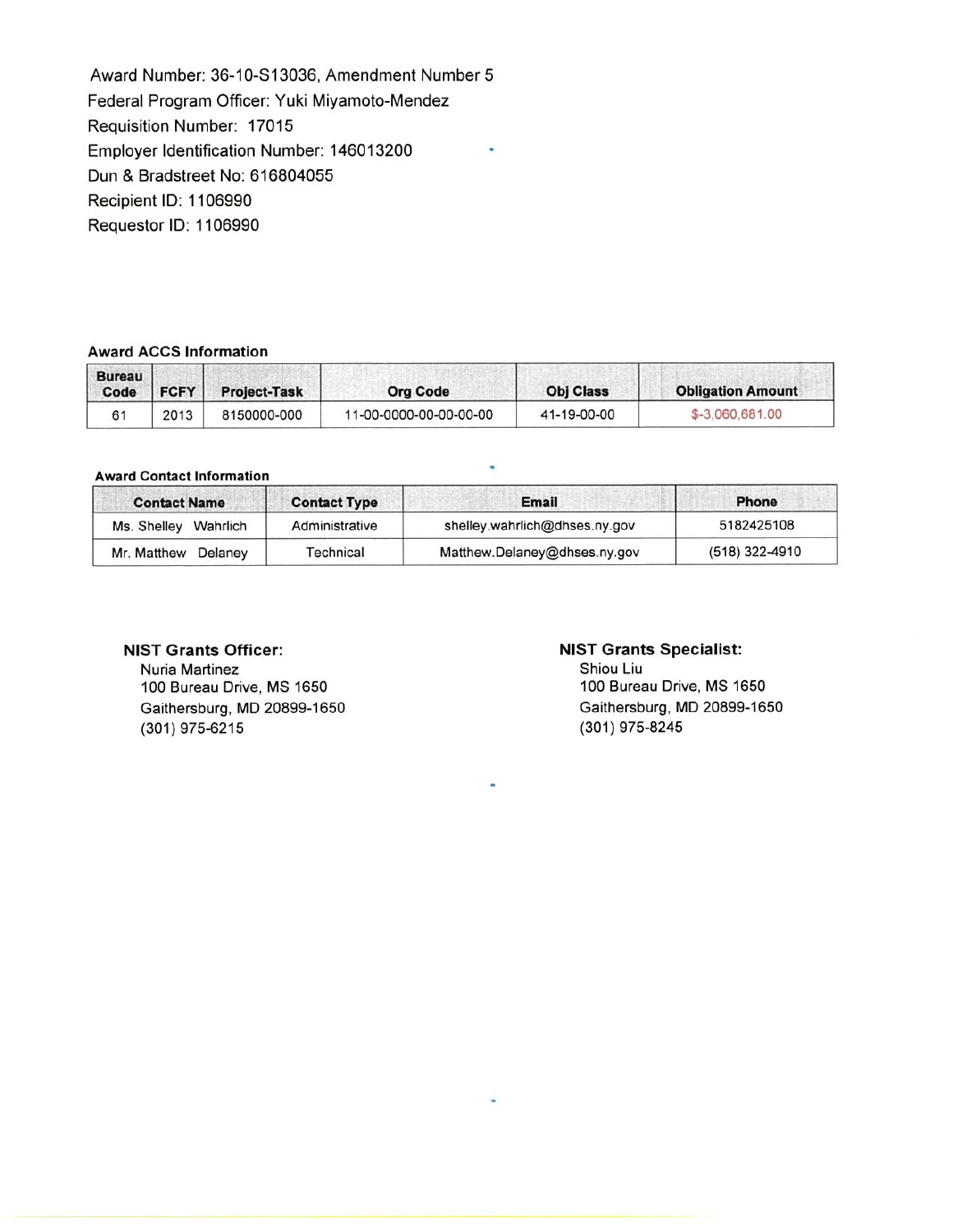Grant Award Number: 36-10-S13036 Recipient Organization: NY State Division of Homeland Security and Emergency Services Amendment No. 05

## **National Institute of Standards and Technology State and Local Implementation Grant Program Special Award Conditions**

## **4. The Grants Officer's name, address, telephone number, and email address:**

Nuria Martinez National Institute of Standards and Technology I 00 Bureau Drive, Mail Stop 1650 Gaithersburg, MD 20899-1650 Telephone: 301-975-6215 Email: nuria.martinez@nist.gov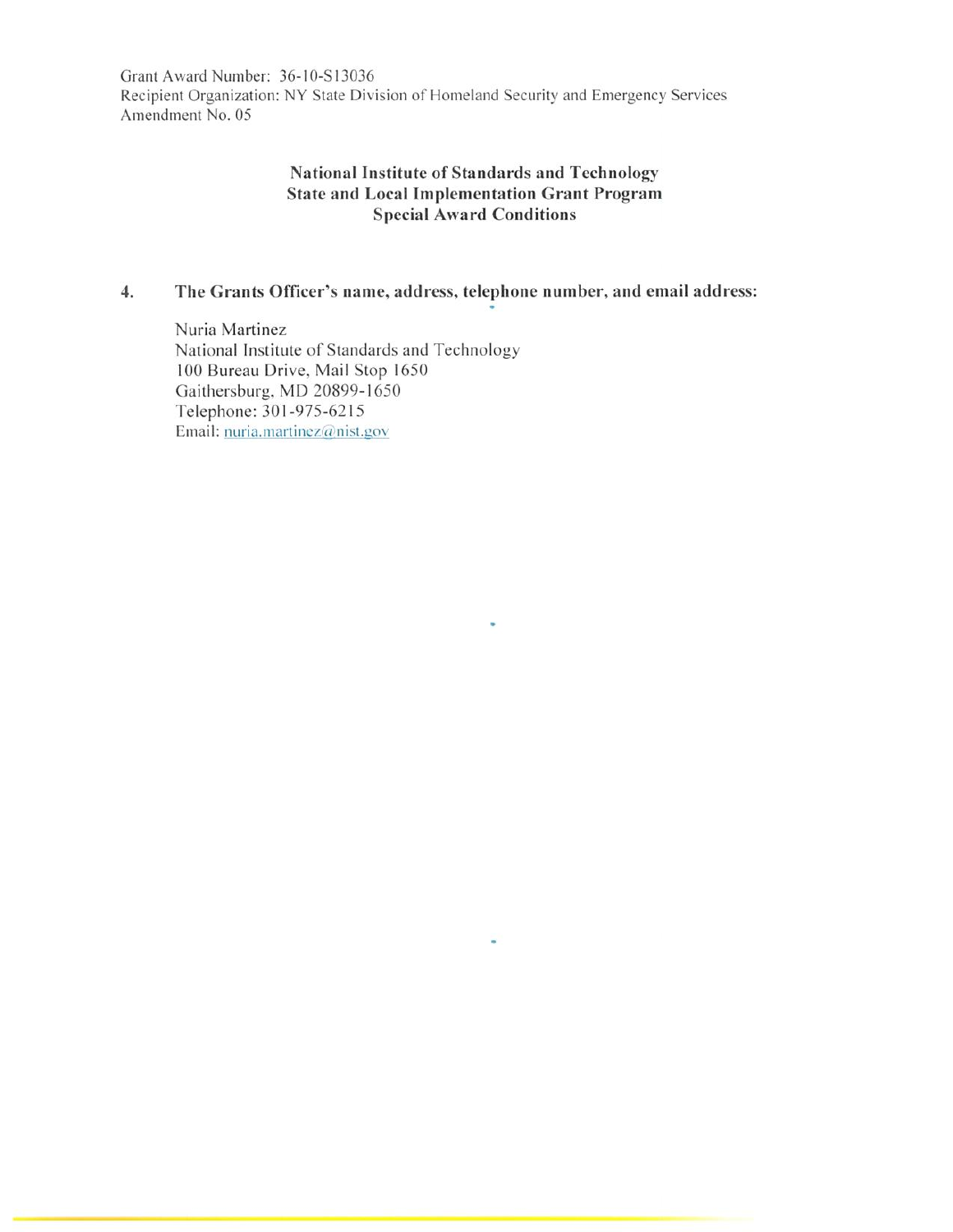## **BUDGET INFORMATION - Non-Construction Programs**

OMB Number: 4040-0006<br>Expiration Date: 06/30/2014

|    |                                                       |                                                         |                                    | SECTION A - BUDGET SUMMARY |                              |                    |              |  |  |  |  |
|----|-------------------------------------------------------|---------------------------------------------------------|------------------------------------|----------------------------|------------------------------|--------------------|--------------|--|--|--|--|
|    | <b>Grant Program</b><br><b>Function or</b>            | <b>Catalog of Federal</b><br><b>Domestic Assistance</b> | <b>Estimated Unobligated Funds</b> |                            | <b>New or Revised Budget</b> |                    |              |  |  |  |  |
|    | Activity<br>$\langle a \rangle$                       | Number<br>(b)                                           | Federal<br>(c)                     | Non-Federal<br>(d)         | Federal<br>(e)               | Non-Federal<br>(f) | Total<br>(g) |  |  |  |  |
|    | 1. State and Local<br>Implementation Grant<br>Program | 11.549                                                  | \$                                 | s<br>٠                     | 1,806,531.00 \$<br>l\$       | 451,683.00 \$      | 2,258,214.00 |  |  |  |  |
|    | 2. Match                                              |                                                         |                                    |                            |                              |                    |              |  |  |  |  |
| 3. |                                                       |                                                         |                                    |                            |                              |                    |              |  |  |  |  |
| 4. |                                                       |                                                         |                                    | ٠                          |                              |                    |              |  |  |  |  |
| 5. | Totals                                                |                                                         | $\vert$ \$                         | \$                         | \$<br>1,806,531.00 \$        | 451,683.00 \$      | 2,258,214.00 |  |  |  |  |

 $\overline{\phantom{a}}$ 

 $\langle \hat{V}^{\rm N}_{\rm eff} \rangle$ 

Standard Form 424A (Rev. 7-97)<br>Prescribed by OMB (Circular A -102) Page 1

 $\mathcal{L}_{\mathcal{A}}$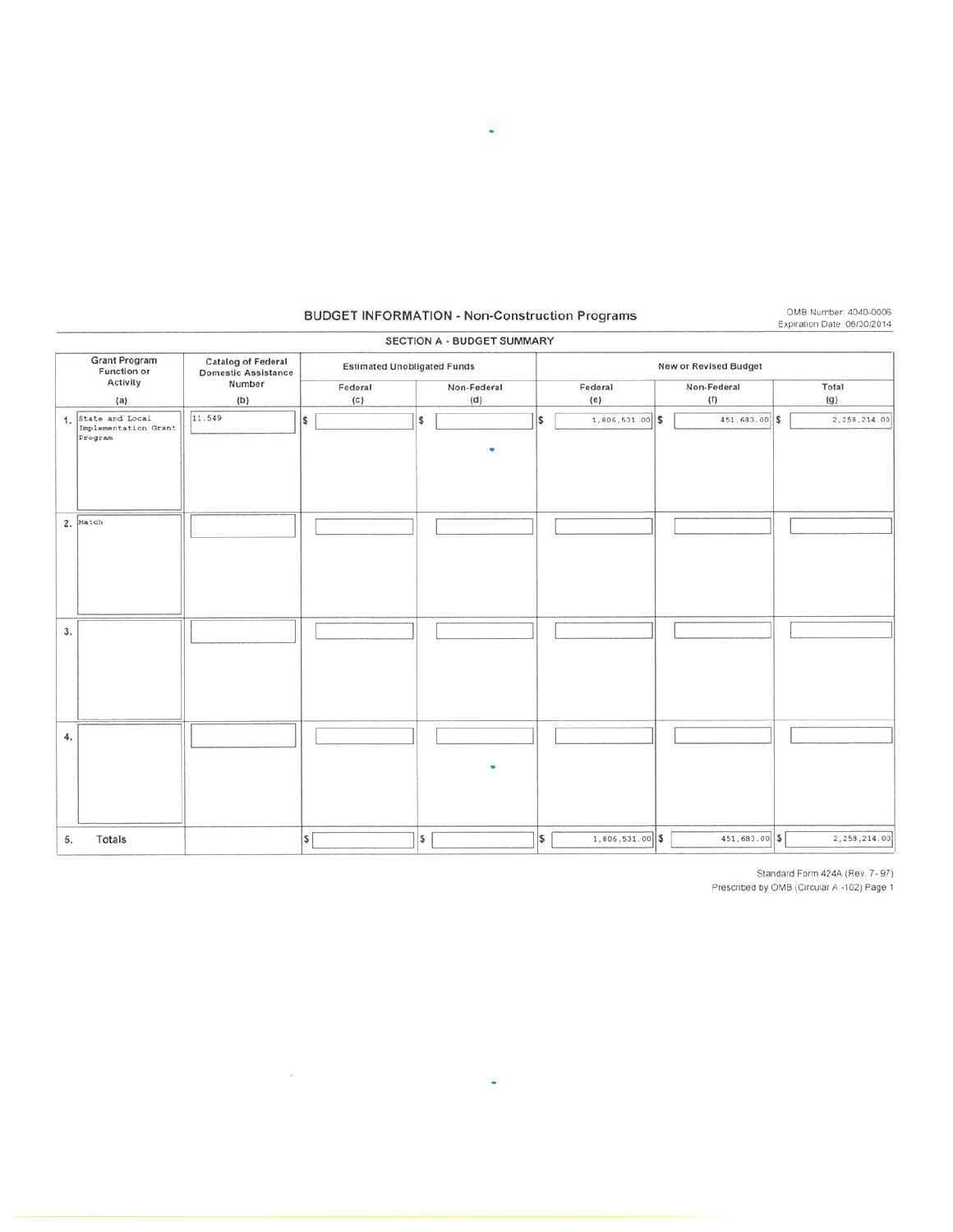| 6. Object Class Categories             |     | GRANT PROGRAM, FUNCTION OR ACTIVITY                |     |                 |     |  |     |  | Total        |              |  |
|----------------------------------------|-----|----------------------------------------------------|-----|-----------------|-----|--|-----|--|--------------|--------------|--|
|                                        | (1) | State and Local<br>Implementation Grant<br>Program | (2) | Match           | (3) |  | (4) |  |              | (5)          |  |
| a. Personnel                           | \$  | $0.00$ S                                           |     | $215,096.00$ \$ |     |  | S   |  | s            | 215,096.00   |  |
| b. Fringe Benefits                     |     |                                                    |     | 123,707.00      |     |  |     |  |              | 123,707.00   |  |
| c. Travel                              |     | 52,164.00                                          |     |                 |     |  |     |  |              | 52,164.00    |  |
| d. Equipment                           |     | 0.00                                               |     |                 |     |  |     |  |              |              |  |
| e. Supplies                            |     | 16,499.53                                          |     |                 |     |  |     |  |              | 16,499.53    |  |
| f. Contractual                         |     | 1,737,867.47                                       |     |                 |     |  |     |  |              | 1,737,867.47 |  |
| g. Construction                        |     | 0.00                                               |     |                 |     |  |     |  |              |              |  |
| h. Other                               |     | 0.00                                               |     | 112,880.00      |     |  |     |  |              | 112,880.00   |  |
| i. Total Direct Charges (sum of 6a-6h) |     | 1,806,531.00                                       |     | 451,683.00      |     |  |     |  | \$           | 2,258,214.00 |  |
| j. Indirect Charges                    |     |                                                    |     |                 |     |  |     |  | $\mathsf{s}$ |              |  |
| k. TOTALS (sum of 6i and 6j)           | l\$ | 1,806,531.00 \$                                    |     | 451,683.00 \$   |     |  | \$  |  | $\mathsf{s}$ | 2,258,214.00 |  |
| 7. Program Income                      | \$  |                                                    | I\$ |                 | \$  |  | l\$ |  | $\vert$ \$   |              |  |

# **SECTION B - BUDGET CATEGORIES**

Authorized for Local Reproduction

Standard Form 424A (Rev. 7-97)<br>Prescribed by OMB (Circular A -102) Page 1A

 $\bullet$